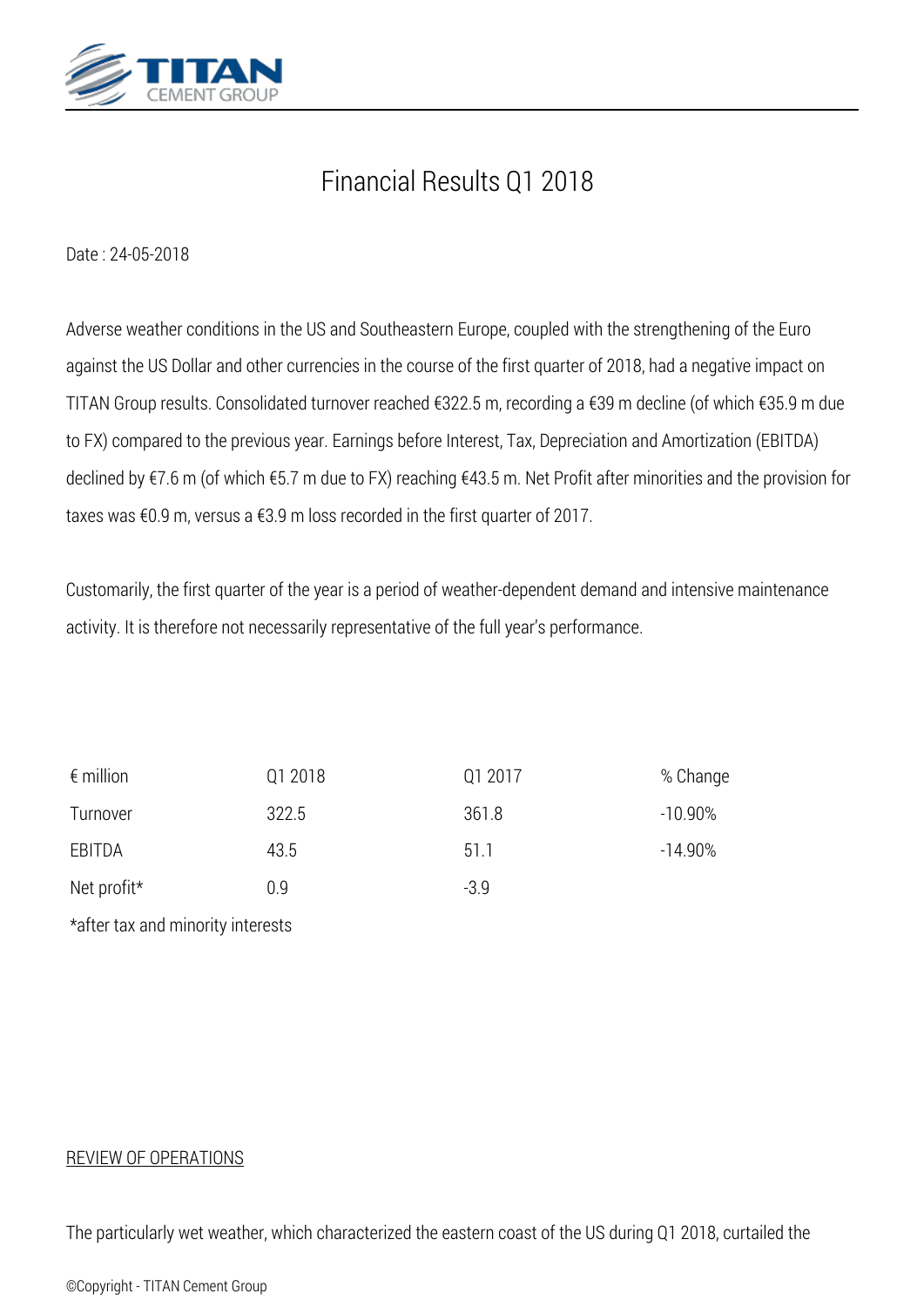

*demand for building materials limiting growth volumes. In US Dollar-terms, turnover and EBITDA were unchanged compared to the first quarter of 2017. In € terms, turnover in the US declined by 14% in the first quarter of 2018 and reached €190.6 m. EBITDA declined by 15% compared to the first quarter of 2017 to €29.1 m.*

*In Greece, building activity remained at very low levels. Housing construction remained dormant, while the commencement of major public and private works has been further delayed. The only encouraging sign is the increase in building activity related to tourism projects. Cement exports faced unfavourable exchange rates limiting profitability margins. Total turnover in Group region Greece and Western Europe in the first quarter of 2018 declined by 8% and stood at €52.9 m. EBITDA reached €2.1 m, versus €4.4 m in the first quarter of 2017.*

*Adverse weather conditions impacted Southeastern Europe, compared to the mild winter of 2017. In total, in the countries where we are active, demand declined. Total turnover declined by 10% and stood at €34.2 m while EBITDA increased slightly by 4% reaching €3.9 m.*

*Performance in Egypt improved significantly compared to the fourth quarter of 2017 mainly due to the increase in prices during the first quarter of 2018. The market recorded a c.3% increase in demand compared to the previous year. The weakening of the Egyptian Pound against the euro negatively impacted results, which while improving in local currency-terms, recorded a decline when translated into euro. Turnover in the first quarter of 2018 reached €44.8 m, recording a 1% decline while EBITDA reached €8.4 m, a 6% decline compared to the first quarter of 2017.*

*In Turkey, cement demand was at high levels, driven by major infrastructure projects. However, the weakening of the Turkish Lira prevented the improvement in results in euro-terms.*

*In Brazil, the positive performance of the economy led to an increase in both volumes and prices, resulting in improved results for Cimento Apodi against the first quarter of 2017.*

*Group net debt at the end of the first quarter stood at €738 m, €15 m higher compared to the end of 2017. Capital expenditures in the first quarter of 2018 stood at €19 m versus €33 m in the respective quarter of 2017 and reflected, by and large, investments undertaken in our US operations.*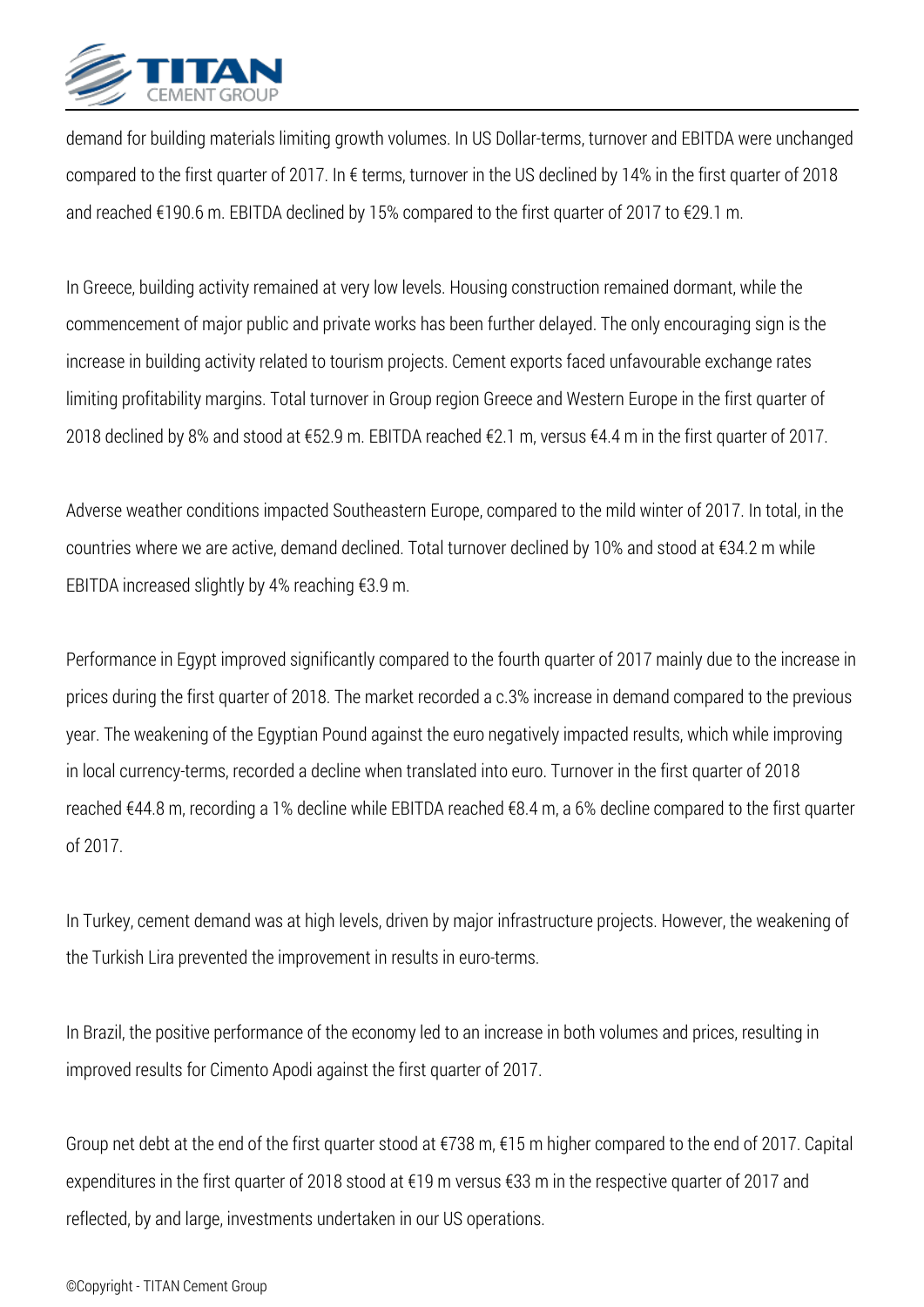

## *OUTLOOK FOR 2018*

*Although inclement weather contributed to a slow start to the year, the outlook for the Group in 2018 remains positive, despite the challenges faced in Egypt and Greece, with the US being the main lever of growth and profitability.*

*In the US, building activity is anticipated to recover the ground lost in the first quarter and register positive growth for the full year. Indicators for residential building activity and infrastructure spending remain positive. TITAN is well placed to make the most of the market's upside, having a strong presence in expanding metropolitan areas and sufficient spare capacity to grow with the markets. The recently legislated tax reform should also have positive impact on the construction sector.*

*Major public works are not expected to commence in Greece in the short term and private building activity remains at very low levels. 2018 cement production will be channeled, once again, by and large, towards exports.*

*There are expectations for a mild longer-term growth in the construction sector of Southeastern Europe. The Group's plants, which currently operate substantially below their capacity, are positioned to meet market demand on competitive terms.*

*Despite the small improvement recorded in the market in Egypt in the first quarter of 2018, the cement sector continues to face challenges. The entry into operation of a new state owned cement plant with 12m MT capacity will exacerbate the existing capacity surplus, impacting utilization rates at existing plants. Demand should slowly recover, as the after-shocks of the devaluation are being absorbed, the economy starts to recover and new major works get off the ground. TITAN Cement Egypt, having evolved into one of the country's most competitive producers, remains committed to the further curtailment of production costs, while aiming to improve selling prices.*

*In Turkey, demand should continue to be driven by major public investments and public-private partnership projects. Nevertheless, macroeconomic and political developments have increased the level of uncertainty in the market outlook.*